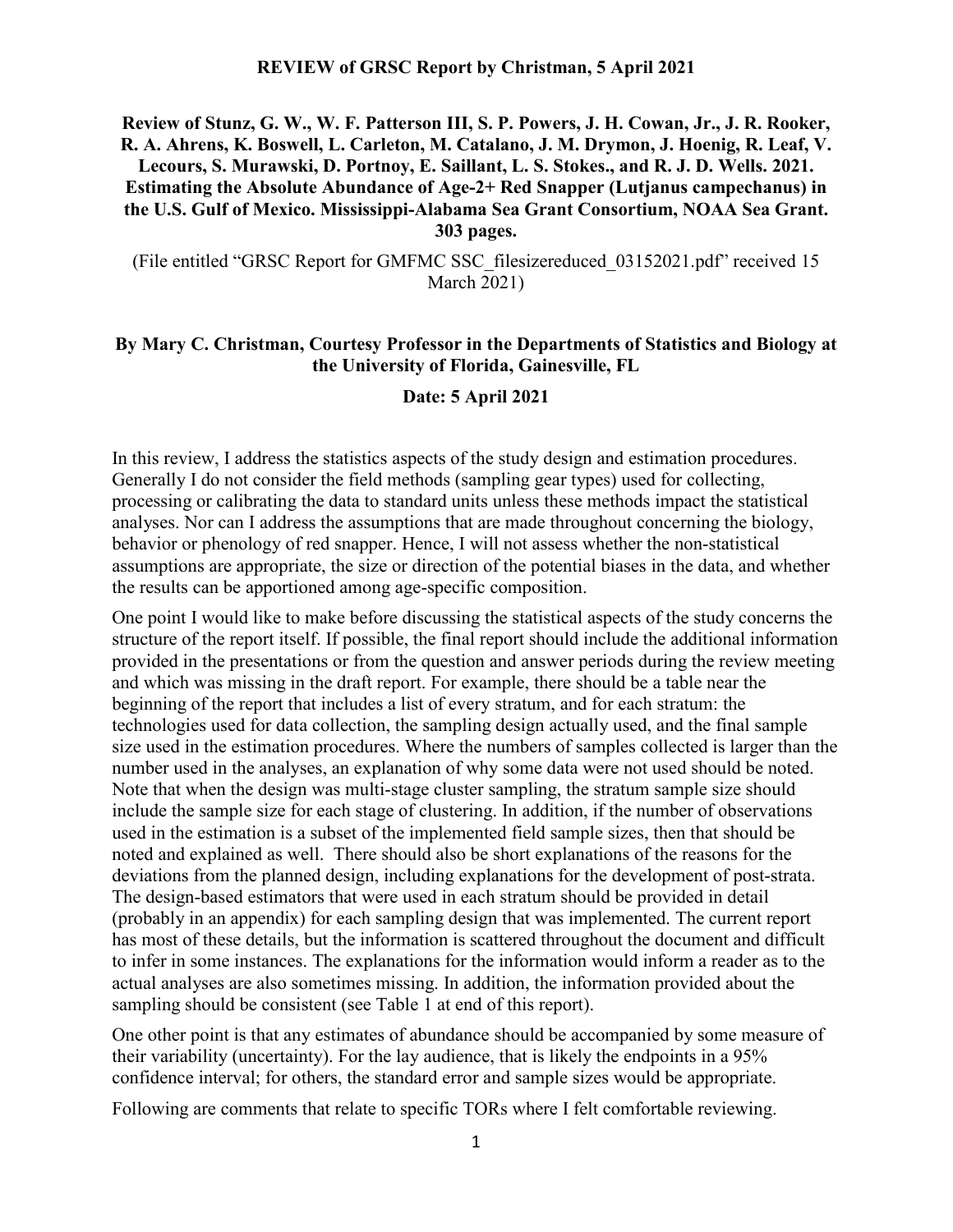## **1. STUDY DESIGN AND SAMPLING APPROACHES**

Overall, the study covered a large area in the Gulf of Mexico appropriately. The planned implementation of stratification based on region, depth zone and Random Forest (RF)-generated zones based on probability of occurrence of red snapper sufficiently covered the spatial aspects of the study. The intended design included appropriate stratum sample sizes based on optimal allocation assuming that data previously collected in the Gulf were adequate to describe the distribution of red snapper in the Gulf and under the assumption that the CV of the strata estimates would be approximately 150%. Of course, as expected, implementation was based on a modified set of strata, different sample sizes, and did not always follow a simple random sampling design. Based on the presentations during the review meeting, the modifications appeared to have been done to optimize sampling for some of the technologies that were expensive to deploy. These changes were to be expected given the fiscal and time constraints of the study and appeared to have been performed in such a manner as to allow for appropriate statistical analyses to be done. I discuss in another TOR whether the analyses did use the implemented design correctly. An unfortunate aspect of the changes was that the sample sizes were likely not optimal for minimizing the variance of the estimate as desired and often were too small to obtain sufficient data to adequately characterize a stratum's parameters (mean, variance, total). Some important examples include the strata with a mean density of 0 and which also have very small sample sizes. In those instances, the question of whether these should have been identified as separate strata is an issue. Instead, for FL region at least, perhaps these should have been combined into adjacent strata since the decision to subdivide the FL shelf into regions led to some of these 0 mean strata.

The use of different technologies in different strata could not be avoided given the environmental variations among strata, for example, the nepheloid layer that caused difficulties with video use in the western gulf regions. This led to several unavoidable problems with the estimation procedure due to the lack of calibration among the different technologies. The report cites only one calibration study that proved inconclusive due to the lack of spatial overlap of the two methods (I base this on the figures provided by Dr. Patterson during the review meeting). If there had been detailed calibration studies in a variety of habitats, I would have been able to evaluate the question of biases and variances due to the variety of technologies used. The only calibration study provided was not sufficient to determine whether the two different methods (video vs hydroacoustics) can be interchanged.

One the other hand, the use of varying technologies does not lead to within-strata problems in that, in most strata, only one field data collection method was used. The exception to this was the overlap of hydroacoustics and C-BASS technologies in an area of the UCB off TX. I address the effect of this in another TOR.

The main question concerning the use of different technologies is whether they essentially provide the same information concerning red snapper densities and abundances such that they can be combined into a single Gulf-wide estimate. I do not believe that is in fact feasible given the different descriptions of the data collected that were provided by the scientists in the review meeting. That is, I am unsure whether the estimates based on a hydroacoustics/video methods are comparable to that obtained by video alone had video along been feasible. This goes back to the issue of the need for additional calibration. On the other hand, if the proportion of sampling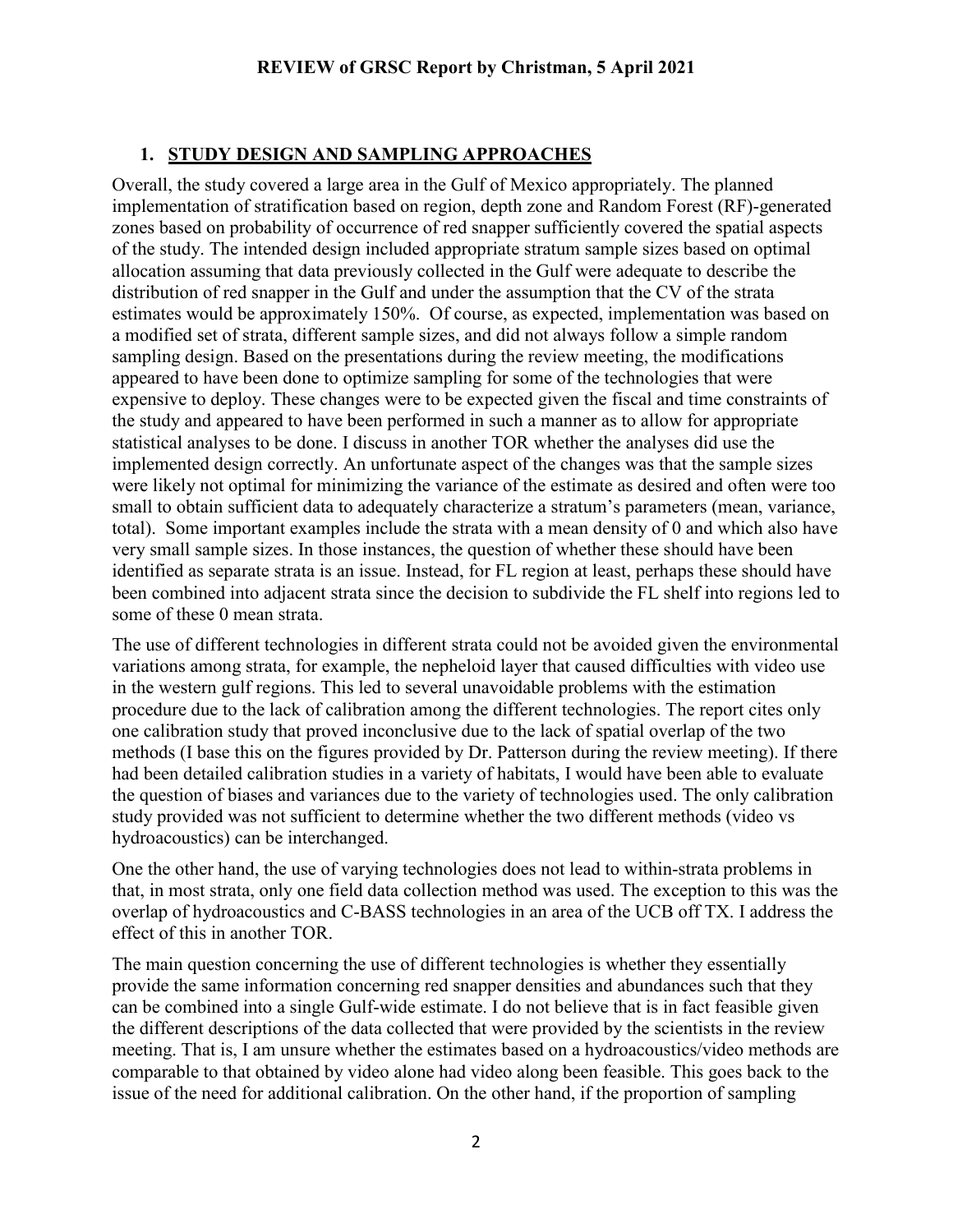locations yielded an estimate of 0 red snapper at the site, the effect on the stratum mean density of a mismatch in the number of red snapper observed at stations given that red snapper exist at those stations may be rather small and so the estimates from different technologies could be reasonably combined. This must be countered with the determination of whether the detectability differs significantly between two technologies.

Another issue for the implementation of the sampling design was the lack of data collection in a few strata (e.g. LA, parts of the FL shelf) and the requirement to infer mean densities in those missing strata. This introduces additional variability into the estimates for abundance and should be addressed appropriately. I discuss this in another TOR.

So, to answer the questions posed in this TOR:

#### o **Assess the sufficiency of spatiotemporal sampling by study strata.**

It is sufficient except for the few strata that were not sampled during the study. The use of imputation/substitution of neighboring data potentially introduces bias into the estimates and definitely adds additional variability that cannot be adequately addressed without additional assumptions.

#### o **Does heterogeneity in sampling by strata affect estimates of absolute abundance and variance around that estimate?**

Yes, but the study could not have been performed otherwise. Both the technologies that were used and the cost/field constraints imposed by those technologies preclude any opportunity to use the same approaches in every stratum. Of more importance is 1) determining whether the two technologies have similar detectability and are comparable for the non-zero fish observations and 2) ensuring that the data are analyzed according to the actual implementation and not based on the planned design.

#### o **Evaluate assumptions and biases inherent to the design, and the directionality of those biases.**

One sampling issue that likely biases the results is the data collection in the western Gulf that relied on hydroacoustics over a range of depths in the UCB and a separate video survey that was conducted mostly in the deeper depths covered by the hydroacoustics. This was due to the lack of water clarity in the shallower depths but also inherently assumes that the proportion of red snapper of the appropriate size in the species composition is identical over all depths. If that were the case, then the data are unbiased and with appropriate variance but this should be checked by reviewing the distribution of red snapper by depth in other regions if appropriate, i.e. these other regions are a reasonable proxy for the density distribution by depth of red snapper.

For other aspects of the analyses and study design, I do not feel as though I can address the biology inherent in the assumptions.

#### o **Are sampling approaches collectively appropriate for determining an estimate of absolute abundance for red snapper in the Gulf?**

Yes, given the constraints inherent in any such study.

o **Are different sampling techniques effectively calibrated to each other for generating the absolute abundance estimate?**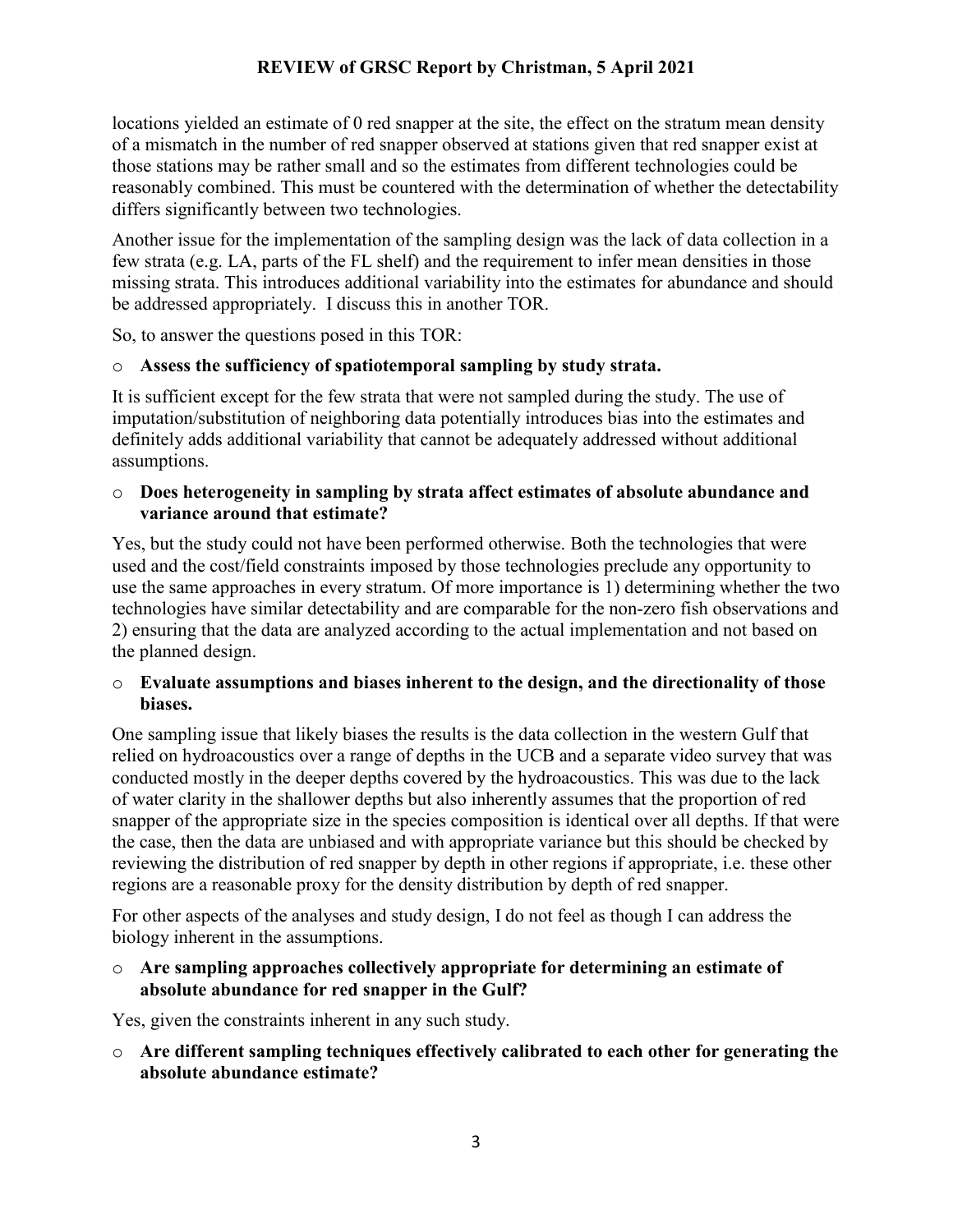Only a single calibration study was done but did not provide appropriate analyses that could be applied to the data collected. As a result it is not possible to evaluate whether the different field methods provide similar estimates and conclusions. If such studies have been done it would be useful to provide them or references to them in the final report.

#### o **Are the biases and limitations of each approach effectively addressed?**

Yes, they are addressed in each section of the report.

### **2. STATISTICS AND DATA ANALYSIS**

#### o **Evaluate the statistical methods used to analyze the data, and to construct the absolute abundance estimate and its variance.**

In general, the approaches taken by the two independent analyses are partially correct. In the main analysis that led to Table 6 in the report, the first issue is that all data were treated as though the sampling was simple random sampling (SRS) within *a priori* strata and post-strata. It was not always collected according to SRS. There are several instances where data were collected according to a cluster design. For example, the hydroacoustics survey in the UCB in the TX region was a three-stage cluster design with ship lines the first level of clustering, the hydroacoustic transects at each of the sample locations as the second level of clustering, and if sub-sampling was done along a transect then that is the third level. As was noted in the review meeting, in fact the entire transect was analyzed and so the data for every 15-sec piece is available to be and should be analyzed. In this case, the first level of clustering (the ship lines along which the hydroacoustic transects were conducted) will need to be treated as a random sample of start locations although it is clear from the provided figures that they were not randomly selected. This is also true for the second level (the hydroacoustic transects). It appears that the locations of these along the ship lines were not randomly selected but somewhat systematically. These should probably also be treated as random. One final caution is that the data should not be subdivided into depth strata here since the ship lines that ran perpendicular to the shoreline cross depth strata and so observations between strata are not independent and should not be assumed to be so.

A second example is the C-BASS survey of the pipelines which were incorrectly analyzed in the main analysis but appropriately in the "validation" analyses (Table 7). Note here that the appropriate sample size is the number of pipeline samples not the number of 15-sec videos that were provided. Since the analyses used all of the 15,000 or so 15-sec videos it is not surprising that the CV associated with this estimate is smaller than that from the main analyses which used only a subset of the data and captured only the second-stage variability in the two-stage cluster sampling.

On the other hand, I am unsure whether the data collected in the UCB by the C-BASS surveys where they paired a transect in the UCB with a pipeline transect should be used in the estimation procedures. The sampling frame for these UCB transects is a subset of the sampling frame for the UCB in general and so are potentially sampling a different universe that may or may not have the same characteristics (is the UCB within a km or two of a pipeline representative of the UCB in general?). It should be used with caution and should not be combined with the hydroacoustics surveys in any strata where the two methods overlap. Instead, I believe that the C-BASS should be used only in those areas of the UCB not covered by the hydroacoustics and if it is reasonable to assume that the UCB near pipelines is representative of the other areas of the UCB that could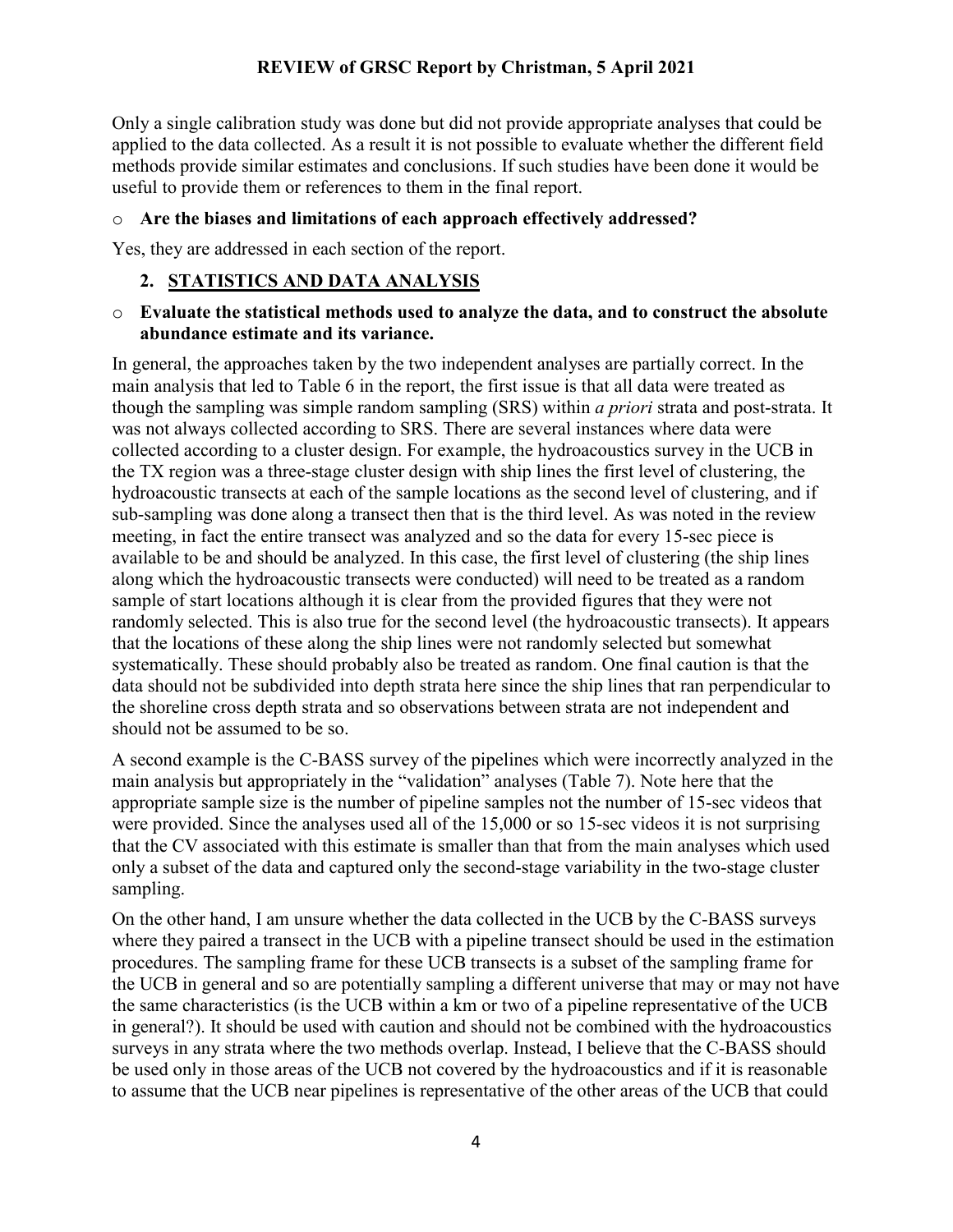not be sampled under this approach. Further, if the C-BASS results are to be post-stratified and then combined with the hydroacoustics estimates, the report should include the review of the similarities in the estimates for the overlap region as was discussed in the review meeting.

A third issue is the post-stratification that was performed. In the case of the post-stratification of the pipelines into 3 size classes, that appears to have been appropriate due to the lack of information available before sampling as to the size of the pipelines. The main issue here is whether the post-stratification reduces the standard errors (SEs) sufficiently given the small sample sizes. One point concerning this particular post-stratification is whether it was used for any reason other than reducing variance in a somewhat artificial manner. The usual reasons for post-stratification is domain estimation where the reason for post-stratifying is that the scientist wishes to make estimates for subpopulations that could not be sampled directly as the sampling units' characteristics of interest are not known until the unit is sampled (here that is pipeline diameter). If that is the case for this study then the post-stratification is appropriate; otherwise, it is being used to potentially reduce variability in estimates when it was not *a priori* planned.

On the other hand, any post-stratification that may have been performed due to a review of the data collected should be avoided. Such post-stratification can lead to severe bias and artificially low estimates of SE. It appears from the review meeting that the division of the FL shelf into 3 further substrata (northern, central, and south) was based partly on such a data review. Hence, these should not have been used and could have led partly to the need to perform imputations in the northern areas for differing depth zones.

Another issue is the use of stratification that had been planned but not implemented in the planned manner. An example is the hydroacoustics/video surveys in the TX region where the sampling was over a depth range that was an intersection with two originally planned depth strata. The data analyses should probably treat this a a single stratum, especially since the presentation of the final estimates is not done by depth zone but by habitat and region which implies that depth distribution is not of foremost interest.

One final issue concerning the analyses is the decision to assign all RF high probability of occurrence sampling locations to natural hardbottom. I am unsure of the effect of this decision on the analyses but it could lead to bias. If possible, it could be validated by reviewing the video from the sites that were assigned to this stratum to determine if they do represent hardbottom.

### o **Are potential sources of uncertainty effectively incorporated into variance estimates?**

I would argue that the estimated variances, even when corrected by capturing the implemented sampling design, are low due to additional sources of variability currently not included. For example, the expansion factors used to convert densities to abundances are themselves estimates of the true values and so introduce a source of unaccounted variability. In at least one case, this can be accounted for, namely the number of artificial reefs offshore of AL/MS. This estimate of the number of reefs is estimated from a years-long survey and so has an estimate of its variance which could be used to adjust the variance of the estimated abundance of red snapper on artificial reefs in the AL/MS region. I would recommend that this be done to assess the amount of additional variability that was not accounted for in any of the estimates of abundance on artificial reef habitat throughout the Gulf. Note that this is a qualitative assessment since we have no data for the variability of artificial reefs elsewhere in the Gulf and it was intimated at the review meeting that the number of reefs is always changing due to loss and additions over time. I say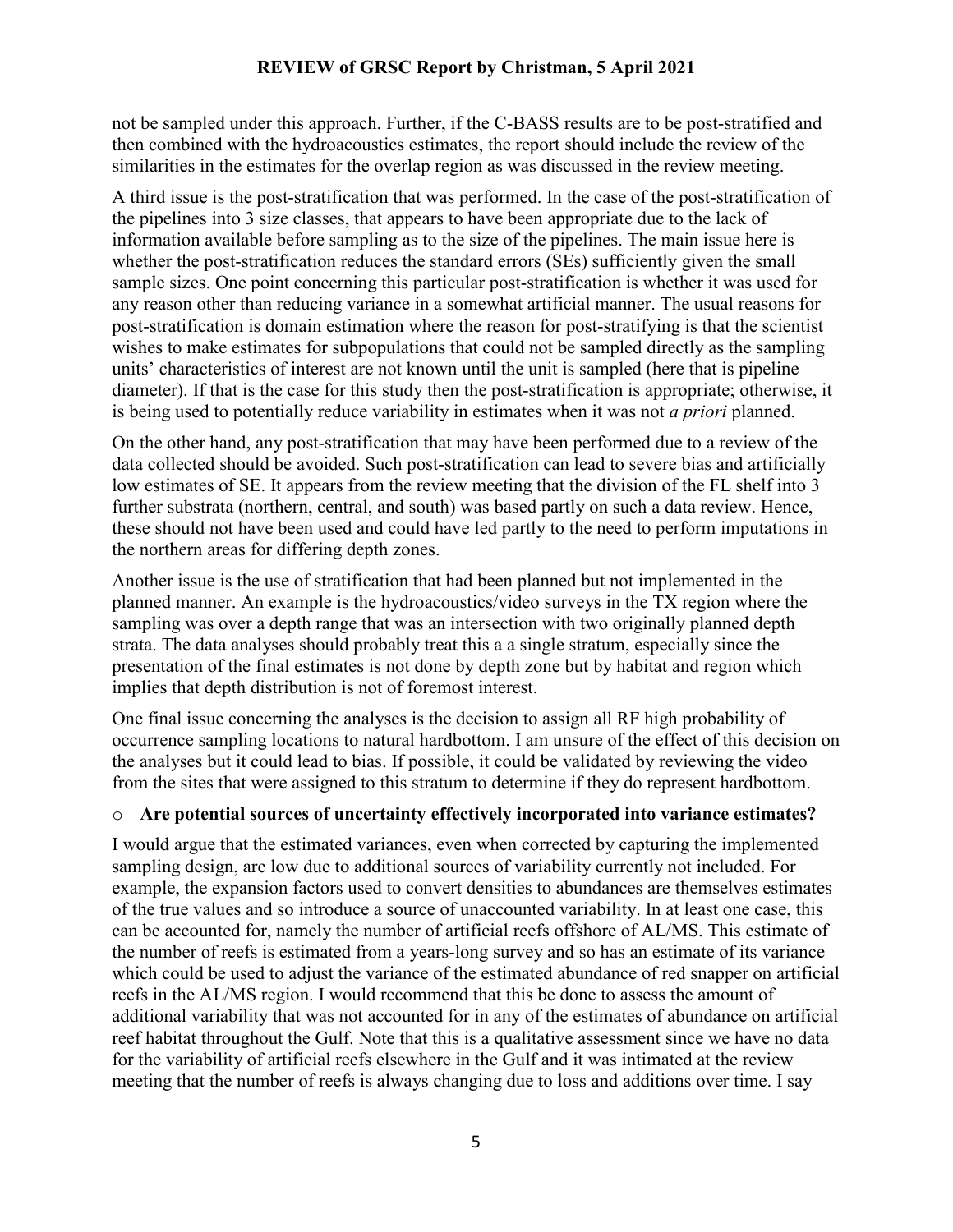qualitative since the exercise would provide some indication of the effect of the uncertainty in habitat size on the estimate of the total abundance.

Another example of a known source of variability that was not accounted for is the use of red snapper proportions from videos applied to the hydroacoustics and C-BASS transects. My understanding is that the proportions were arrived at by combining several videos to obtain the average red snapper proportion and so there is an estimated variance associated with that average that could be used to adjust the variance of the estimated total abundances from those data that use the mean proportion. Again, this provides some qualitative assessment of the variability introduced due to uncertainty in the estimates of habitat size.

There are of course many sources of additional variance in the estimates of total abundance that are not accounted for and which cannot be included due to the lack of information about them. These include the variability introduced in the processing or inclusion of hydroacoustics and videos due to water clarity, the variability due to using imputations/substitutions for missing strata, and the variability in the video estimates of the number of fish on the video images.

Although not specifically related to variances, I wish to comment on the decision to provide two design-based analyses of the same dataset, i.e. the concept that there is a "validation" of the estimated abundances when using design-based inferential procedures. The argument that was given for this validation was that each researcher chose their own approach to post-stratification and choice of estimator. But there should not have been independent choices of poststratification as they should have been identified before any analyses occurred (e.g. the pipeline size post-stratification) and part of any design-based estimation effort is the review of possible estimators in order to choose the "best" one. So, in design-based inference, the only variability in the statistical analyses should be the choice of estimator, e.g. using a mean of ratios rather than a ratio of means. As a result, one does not need to "validate" the results of design-based inference. The fact that the estimated abundances were similar is not evidence that either approach was correct since this was to be expected. Instead, the only question that arises in design-based estimation should be whether, when the design is correctly followed, one estimator provides a less-biased, less-variable estimate than another estimator. Given the sample sizes used in this study, bias of the estimators is likely not an issue. Hence, there is no need to report two different analyses of the same data as evidence that the main approach is "validated".

#### o **Are imputations made for unsampled regions appropriate, and what are the potential implications for the direction of biases in the estimates.**

I do not address the biological significance of the choices for which data to use for imputations but instead discuss the statistical aspects. The imputation of the means from other strata does introduce an additional source of potential bias and variance but it also allows for conclusions concerning the estimated total abundance that could not occur otherwise. The problem is that by imputing the variance along with the mean for some of the strata in the FL region, one is artificially assigning a variance based on a sample size that could be completely incorrect. I am unsure how one could correct this without extensive additional research and so recommend that the users of the data be aware that such an issue does exist and could influence the results.

The approach that was taken for the LA region appears to have been more appropriate use of the imputation in that the data for those parts of the TX region most similar to LA was combined with the red snapper proportions collected in LA in order to obtain estimates of abundance more likely for the LA region. The problem is that once again, the sample sizes are not valid and so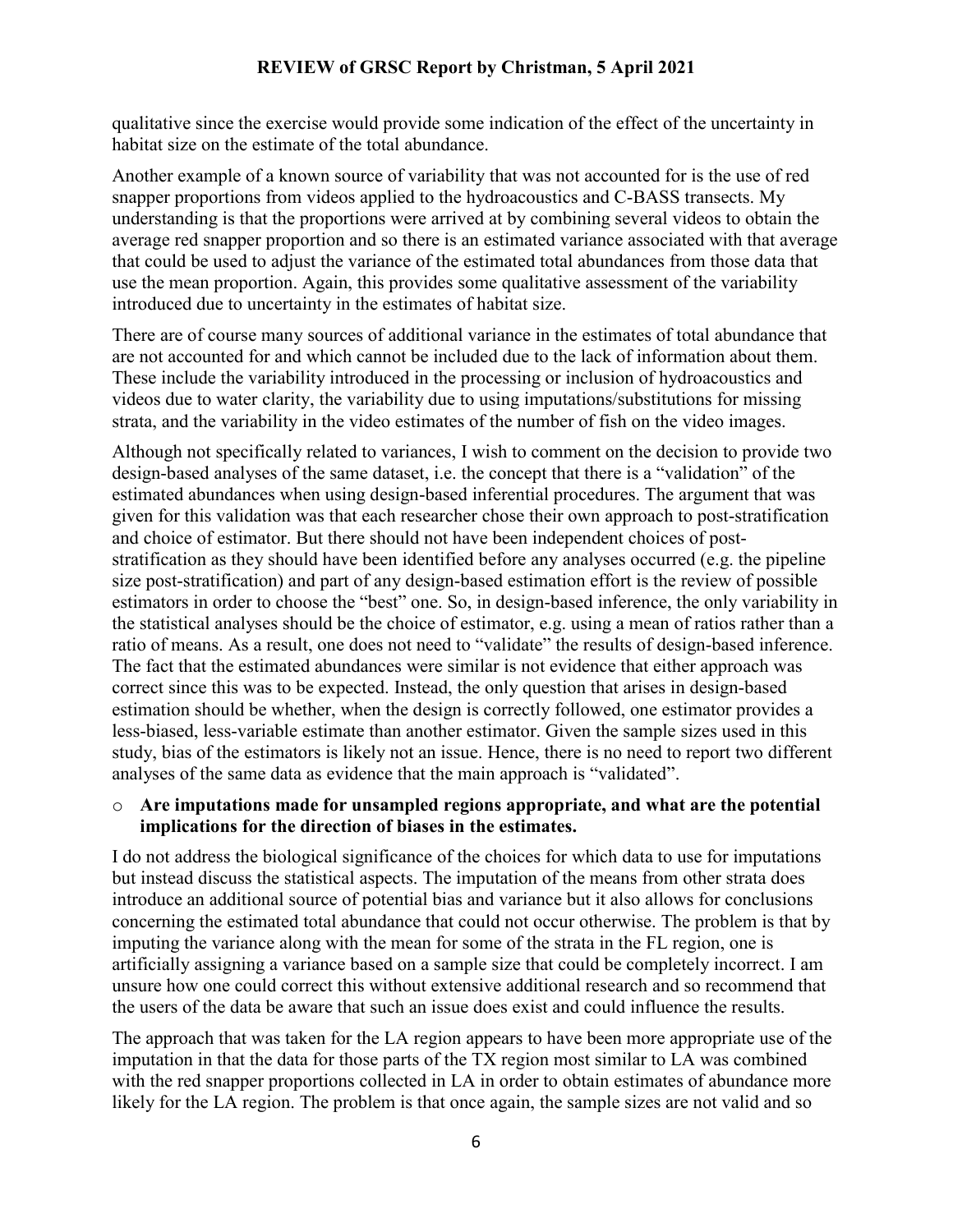any estimate of variance is likely not correct since it is based in part on sample size. It might be worth exploring calculating the variance of the estimate imputed for the missing stratum by assuming that the missing stratum sample size is the value that was planned for that stratum before data collection occurred, i.e. estimate a standard error for the estimate used in that stratum by dividing the standard deviation of the dataset used in the imputation by the square root of the sample size intended for the stratum being imputed. An alternative might be to randomly select with replacement observations from the dataset used for the imputation (e.g. the FL, northern, shallow depth, low occurrence dataset) and assign those randomly selected values to the stratum to be imputed (e.g. the FL, northern, mid-depth, low occurrence) where the sample size would be the planned sample size of the missing stratum. This is similar to the imputation method known as "hot-decking". The bias introduced by such methods depends on the adequacy of the selected replacement information for describing the missing information.

# **3. RESULTS**

o **Is the estimate and its variance reliable, consistent with input data and population biological characteristics, and useful as an estimate of absolute abundance of age 2+ red snapper?**

I am not sure whether these results are reliable and consistent with population biological characteristics as I am not a red snapper expert. Instead, I would state that the results if corrected for the above noted statistical issues where possible and reasonable are consistent with the data and can be useful in at least a regional context. I am not as comfortable with combining the western and eastern regions into a single value that is an estimate of the "absolute abundance" of red snapper in the Gulf since the technologies and abilities to obtain data are so different between the two regions that they may not be describing the same quantity. Further, I am concerned with combining the UCB estimated abundance with the other habitats since the variance of the estimated abundance for the UCB when recalculated based on the actual design implemented is likely an underestimate. This is partly due to the small sample sizes in that stratum and so it is likely that the full range of possible density values or variety of habitats in the UCB were not observed. Hence, confidence in the estimates for that habitat is lower than for the other habitats. So, my main conclusions are that the estimated totals are appropriate for their regions and habitats but they are more variable than indicated in the current estimates of CV and further that they may not truly be measures of absolute abundance Gulf-wide but can be considered in a regional context.

o **Assumptions and biases inherent to the methods: Are assumptions made appropriate, given study design considerations? Describe the magnitude and directionality of any biases.**

Yes, the lists of assumptions appear to be appropriate and I do not believe there is any systematic bias due to the sampling design or statistical analyses, except where noted above related to variance estimation.

o **Do you think the data presented can be combined with age-specific composition information for generating an age-specific estimate of abundance?**

I cannot answer this question as it relates to biological considerations.